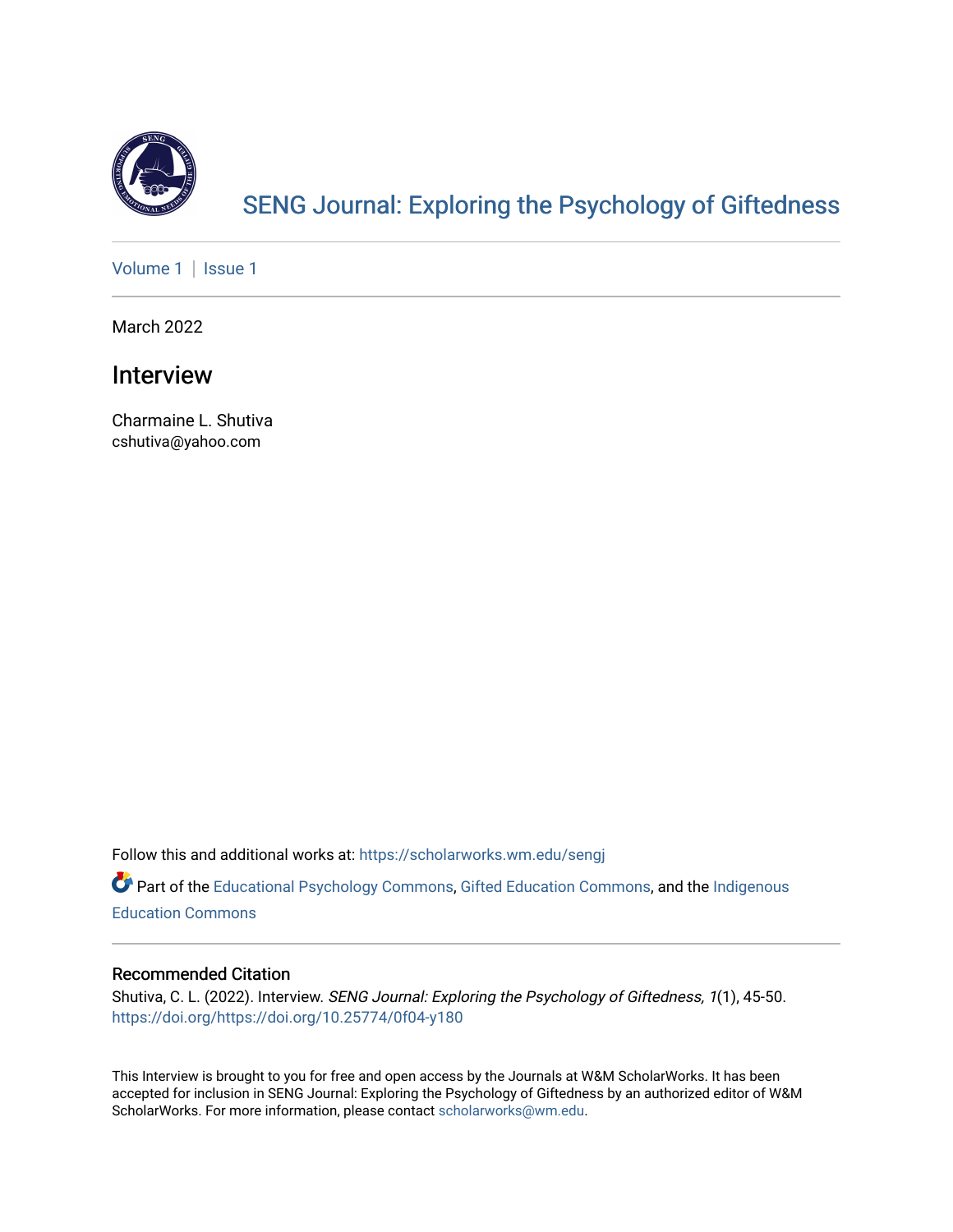

# **P**  $\bigotimes$  Interview **A** Native Insight into Giftedness: An **IPP 1999 Interview Vol. 1, No. 1, 45-50 Interview with Dr. Charmaine L. Shutiva**

Charmaine L. Shutiva, Ph.D. Interviewed by [Tracy L. Cross, Ph.D.](https://orcid.org/0000-0001-5026-0626)

In the summer of 2021, Tracy L. Cross invited Dr. Charmaine L. Shutiva to share her most unique experience of advocacy in our field. After serving for many years with Dr. Shutiva on the Council for Exceptional Children – The Association for the Gifted (CEC-TAG), Dr. Cross knew others could learn from her experience. In describing how she came to develop a gifted and talented program on a Pueblo in New Mexico, Dr. Shutiva offers insight into how the psychology of giftedness may be different in a Native American population.



**Dr. Charmaine L. Shutiva**

#### **My First Day of School**

She said we could go. I interpreted it to mean we could go home. So, I walked up to my empty house that was just up the hill from the Bureau of Indian Affairs (BIA) school, McCarty's Day School, that was on the Acoma Pueblo reservation. What Ms. Oleman meant was for us kindergarteners to go outside and play.

When I got home, I changed from my school clothes to my play clothes. I peeped through the curtains and wondered why the other kids were not going home. I heard the hand bell ring and all the kids went back inside the classroom. Ms. Oleman must have realized I was not in my seat, so she sent Uncle Tom, our bus driver and maintenance man, to come get me. My mother told me never to open the door. He called for me to come out. No way. He walked back down to the school and soon I saw Grandma Juana, our janitor and educational assistant, come to get me. No way. My mother said not to open the door. She too walked down the hill to the school without me. Through the curtains I could see Ms. Oleman not walking, but storming, up the hill in her button-up shoes, bun on top of her head, and her skirt swaying back and forth. I could tell by her manner she was *mad*. My mother had told me I *had* to listen to Ms. Oleman. She was my teacher and also the principal of the school. So, when she knocked on the door I opened it. She grabbed me by my arm and marched me back to school. I wanted to change back into my school clothes, but she just grabbed me and took me down the hill to the three-room K-6th grade school. All the children laughed at me when I walked into the classroom in my play clothes. I cried. I told Ms. Oleman as she was walking me down to the school that I thought she meant, "go home" when she said, "go." It

DOI: https://doi.org/10.25774/0f04-y180

Address correspondence to: Charmaine Shutiva, 5805 Prairie Night Ln, NW, Albuquerque, NM 87120. Email: cshutiva@yahoo.com

was around 10:00 in the morning. This was my first day of school, the beginning of my education.

I spent one week in kindergarten, then I was promoted to first grade because I could speak and read English better than my classmates. My Anglo father did not allow our tribal language, Keres, to be spoken in the household. My classmates were punished if they spoke Acoma on the school grounds. Ms. Oleman would swat my classmates with a big paddle that had holes in it if they were caught speaking Keres. Sometimes after they got swatted, they got a bar of soap put in their mouths. Out of the hearing range of Ms. Oleman, Uncle Tom and Grandma Juana would plead with my friends, in Keres, not to speak our language. I'm sure it was hard for Uncle Tom and Grandma Juana to inflict this punishment. I, too, would beg my friends not to speak Keres so they wouldn't get the soap in their mouths and/or get swatted. Many of my classmates spoke limited English. I would try to help my girlfriends during recess to improve in speaking English, even though the older kids made fun of me because I did not speak much Keres.

After my fifth-grade year, the BIA closed McCarty's Day School, and we were all bused off the reservation to Grants or Cubero. This was the first time I interacted with non-Acomas or non-Indians other than going to do laundry or to go grocery shopping in Grants. I excelled in school. "How could an Indian be so smart?" I'd hear them saying.

I did well, academically, in junior high and high school. I also did well socially, as I was a member of Student Council, Future Teachers of America, and Honor Society. It was not until I attended Wellesley College that I met with prejudice and disrespect for being Native American.

### **Too Embarrassed**

"I was too embarrassed to walk out of the room" is what my mother told me after she got home from a national conference on tribal programs that she was attending my senior year in high school. My mother had accidently walked into the wrong room. In this room was a woman, Ms. Marilyn Kimble, who was a recruiter for the "Seven Sister Colleges." My mother spoke to her about having a daughter who was a senior. The next day my mother and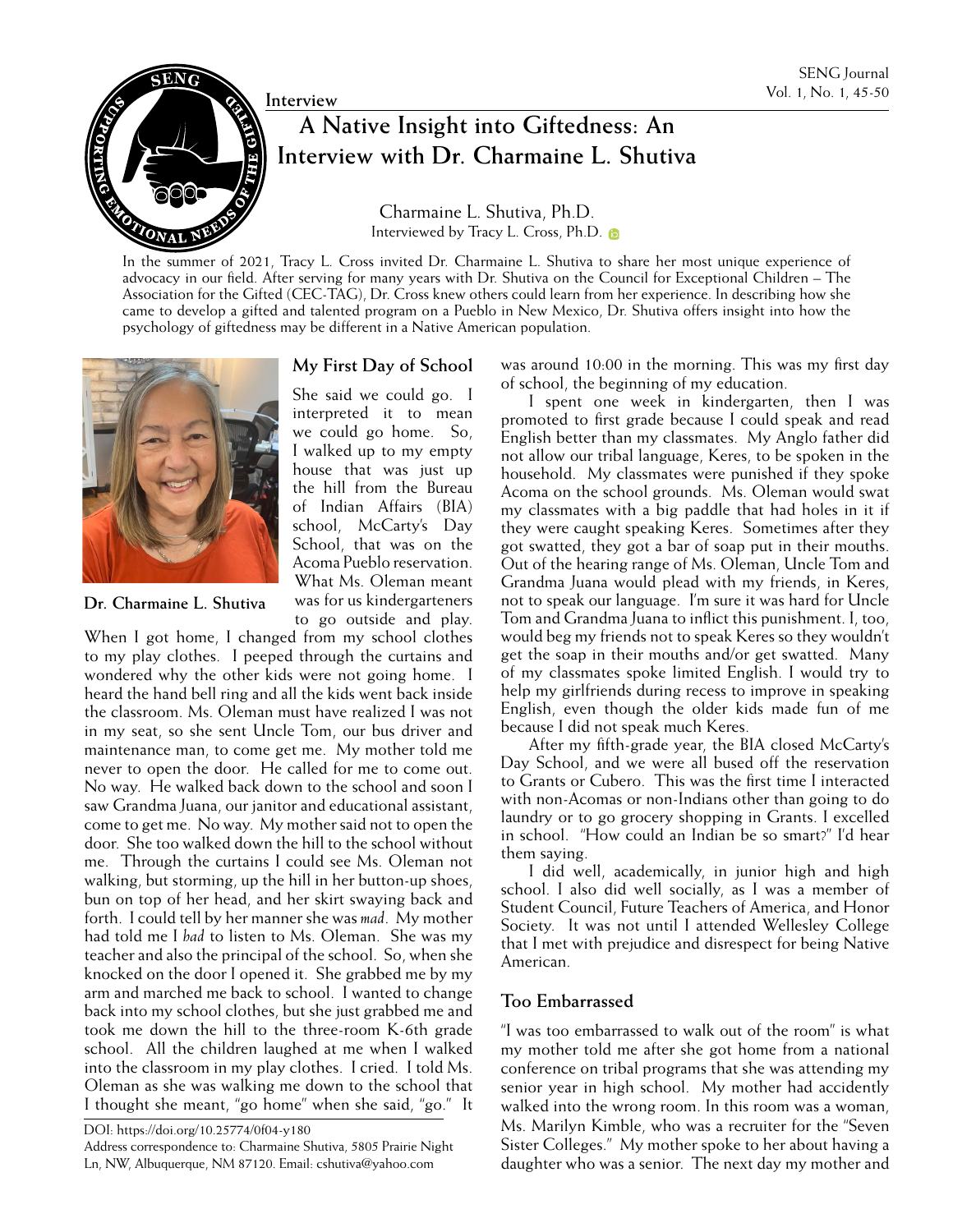I drove back to Albuquerque from Acoma to meet with Ms. Kimble in her hotel room where she interviewed me and helped me complete an application to Wellesley College. Neither my mother nor I had ever heard of Wellesley College. I applied and I was accepted.

#### **Wellesley Experience**

I attended Wellesley College for three years. During my junior year I transferred to New Mexico State University for my mental and emotional stability. There were three other Native American girls at Wellesley when I first started. Two of us graduated. I returned to Wellesley my senior year and graduated in 1976 with a stronger, more acute desire to work with Native communities.

The experiences attending Wellesley College and my later internships at the summer camps for gifted children that TAMU held in Galveston, Texas were challenging, but helped me to define who I was and what was important to me. In both of these experiences, I saw or heard the mostly Euro-Americans displaying a privileged attitude that was difficult for me to understand, but also strengthened my Native beliefs and values that are community-based and emphasize sharing and giving.

### **Gifted Education and Me**

I was working as a Special Education Coordinator/ Counselor at Canoncito Community School (now To'hajiillee Community School) in 1983-85. It is located on the Navajo nation. My principal had heard that the Bureau of Indian Affairs (now Bureau of Indian Education) was providing funding to help identify and educate gifted and talented Native American children. He asked me to begin a gifted and talented program. My response was, "What *is* a gifted and talented program?" He did not know. I did not know. I decided I needed to investigate and learn what a gifted and talented program entailed so I could develop one. I went to the University of New Mexico library and started researching gifted education.

As I was researching gifted education, Texas A & M University (TAMU) kept coming up in my searches. I told my principal I could not develop a program I knew nothing about. I decided to go to TAMU to learn more about gifted education.

I learned about gifted education and in doing so I also earned a doctorate degree in Educational Psychology from TAMU. My dissertation was titled, "Creativity Differences Between Reservation and non-Reservation Native Americans." I loved working on my dissertation, but it was also frustrating, as there was limited—and I mean limited—information about Alaskan Native, Hawaiian Native, and Native American gifted children. One might almost say it was nonexistent in 1986.

## **Go Teach Them**

In learning about gifted education at TAMU I always had an uneasy feeling in the pit of my stomach about the word, "gifted" and identifying a person as "gifted." I had to do a lot of "soul searching" to help to understand why I was feeling so uncomfortable and almost resistant to using the word, "gifted." I had some "interesting" discussions in my initial classes at TAMU.

I was torn. I was confused. I eventually concluded that the perplexity and resistance I was feeling was because I was only learning the "White man's" definition of giftedness. I interpreted this definition as being "superior," "individualistic," or "better than thou."

To survive, I had to reorganize my thinking. I had to create my own definition of giftedness from my Native perspective. To be able to do this I had to re-center myself.

I don't know how often I found myself making the 16-hour drive from College Station to my mother's home at Acoma to regain balance and harmony. I needed to find my balance.

I had to have a cleansing ceremony performed for me as I "was losing my way" or "getting out of balance" and I was becoming sick in mind, body, and spirit. Having and maintaining harmony and balance is so important in our Pueblo culture. My classmates at TAMU could not understand why I would make the 16-hour drive on the weekends just to be home for only a few hours and then have to drive right back to College Station. I had to do this, or I probably would have dropped out of college. At times, the heavy discussions in my classes in which I felt I was defending my Native perspective of giftedness, were difficult and definitely lonely. There were no other Native Americans in the doctoral programs at TAMU who I could talk to about my frustrations. As far as I knew, there was no other Native American studying gifted education at the doctoral level anywhere.

On one of my visits home, I was visiting with my mother in her kitchen and was sharing with her my frustrations. She said, "Go teach them. Teach them about who we are." I needed to hear that. Her words helped to affirm I was in the right place and doing the right thing to help Native children.

After graduating from TAMU, I went back to To'hajiillee Community School all excited and ready to develop the gifted and talented program. There was a new principal. I told him with enthusiasm and excitement in my voice that I returned to work there to establish the *best* gifted program. His response (I'll never forget) was, "You are overqualified." He would not hire me. I was crushed. I drove away from the school, parked at the trading post, and cried.

With a crushed heart and needing a job to pay for my student loans, I applied for a counseling position at a brand new elementary and junior high school in Rio Rancho. I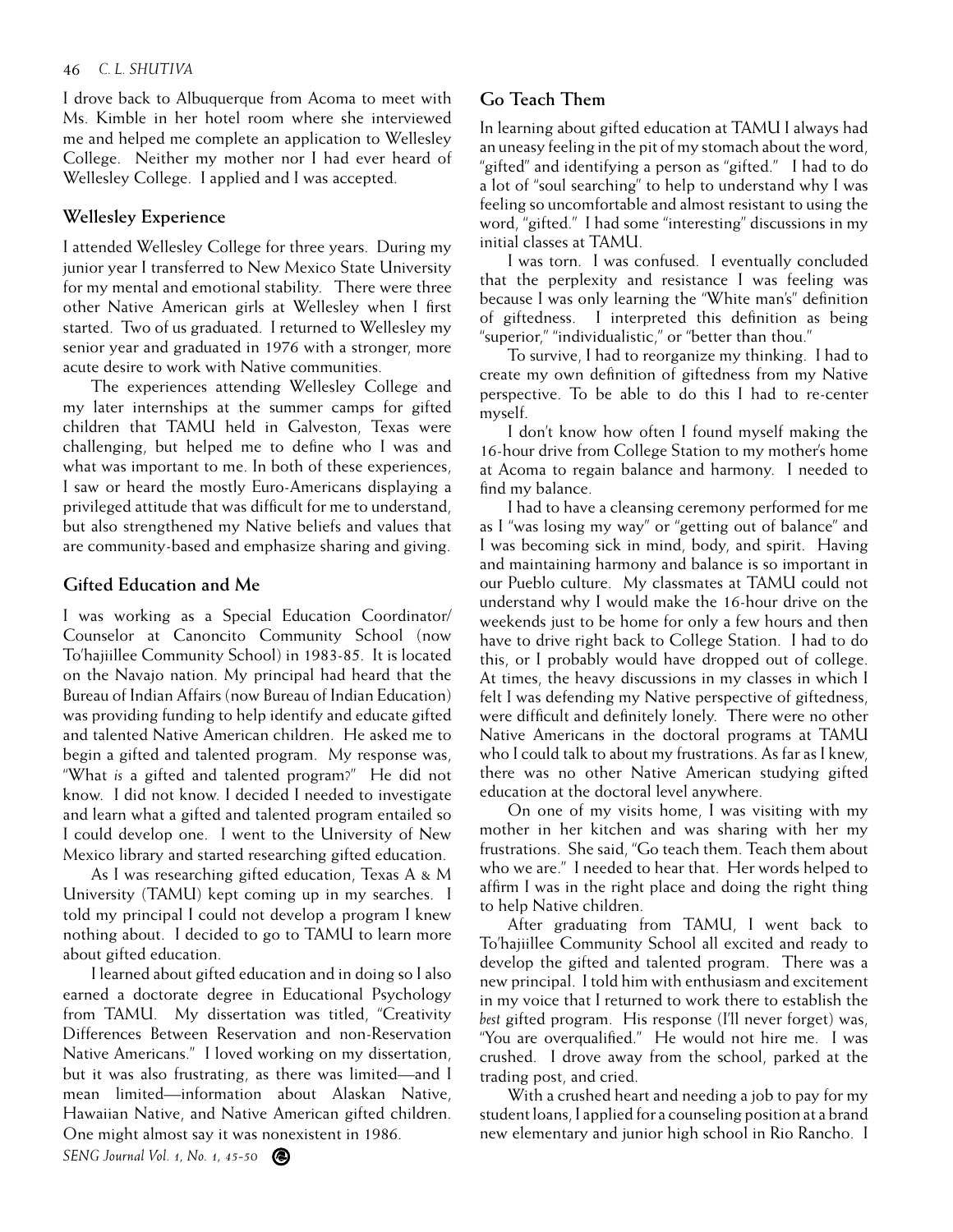was hired. It was a great job. I loved counseling, but my desire to develop a gifted program was still there in the back of my mind.

In 1992, I received a phone call from a woman, Barbara DeLoch, who in 1985 was the Director of Special Education for the Navajo Nation. She was the person who made sure I complied with federal Special Education rules and guidelines when I worked at To'hajiillee Community School. She had heard I was back from TAMU and asked me if I would like to develop a gifted program for Isleta Elementary School. "Would I? Would I?" My prayers were answered. In the middle of the school year, I left Enchanted Hills Elementary School in Rio Rancho to develop a gifted program for Isleta Pueblo children.

#### **Development of the Creativity Abounds Program**

#### **I am Water Clan**

In the development of the gifted program, I knew that I could not call it "the gifted program." My Native American value discourages individualism and bringing attention to oneself. Acoma is a maternal society. My grandmother was Water Clan. My mother was Water Clan. I am Water Clan. My daughter is Water Clan. My husband, Ron, is Sun Clan, because his grandmother and mother were Sun Clan. Knowing your clan is important in the Pueblo culture, as well as in my Navajo culture. Navajo children are traditionally taught when they introduce themselves that they identify first their maternal grandparents' clans and then their fraternal grandparents' clans, as in most Native tribes we identify ourselves by both of our parents' clans. I am Water Clan and am baby Eagle Clan from my grandfather. Having this strong kinship beyond the family helps teach and reinforce our cultural values and beliefs.

I share this information about my clanship because in teaching Native American gifted children, the family identifications can become confusing to a non-Native teacher. They may identify their "cousin" as brother or sister when introducing them, as this is the way they were taught in the home.

### **Giving and Sharing**

Our Native value of sharing and giving is important. Throughout our existence, Native tribes have had individuals who could be identified as "gifted." For example, arrowhead makers, pottery makers, song composers, drum makers, drummers, herbalists, healers, animal trackers, moccasin maker, and story tellers. These individuals who have these "gifts" have always been recognized, highly valued, and appreciated. They often freely share their skills, talents, and knowledge for the betterment and survival of the tribe.

In my Pueblo culture we express the importance of giving and sharing by having social and religious activities

that involve sharing our harvests, food, and water. My non-Native friends were always surprised at how I would bring food (e.g., donuts, cookies, biscuits) to class, to meetings, to most social gatherings. It is important to share. In the classroom, even though boxes of crayons and other supplies were distributed to individual students, it is not uncommon for Native children to share their assigned scissors, pencils, crayons, and the like.

During my years teaching gifted Native children I tried to create opportunities for my scholars to share their gifts and talents. I frequently had parents and grandparents into my classroom to see what their children were doing and to share their knowledge of a certain topic. I had my artistically gifted students enter state and regional art shows as often as possible. I received grants to have my scholars interact with the elderly program. One grant involved studying the impact of the railroad through the reservation by interviewing elders. Another grant was studying the architecture of Pueblo houses. With the elders, we took a field trip to Chaco Canyon.

Thus, with clanship, giving and sharing, and the multitude of various Native gifts and talents to be creating the gifted program at Isleta Elementary School, I called it the Creativity Abounds Program (CAP). I felt this title helped to encourage diversity of gifts and talents: Creativity = original ideas, all talents, Native or non-Native; Abounds = plentiful, supporting our Native value of sharing and giving.

### **What I Learned in Developing a Gifted Program for Native Pueblo Children**

First, I had to learn the BIA gifted and talented guidelines in order for the school to receive funds to support the development of a gifted program.

Second, I had to know what kind of gifted program the people of Isleta Pueblo and the staff of Isleta Elementary School wanted. Thus, I developed a survey to identify what areas of interests and skills the community of Isleta would like to have emphasized and integrated as major components of the gifted program. For example…Native music/dance? Native history and government? Native cultural arts like pottery making, kilt making, jewelry making? Environmental issues / science? Fine arts painting, drawing, sculpture? Technology/computers? Storytelling? Native Literature? Reading? Math?

Third, just like me when my principal at To'hajiillee asked me to develop a gifted program and I did not know what it was, I had to educate the community and staff of Isleta Elementary School about what gifted education is and how, using the BIA gifted and talented guidelines, we could identify and serve these special individuals. I presented information about gifted education at staff meetings. I wrote articles about gifted education in the community newsletter. I presented at school board meetings. I sent out flyers about gifted education.

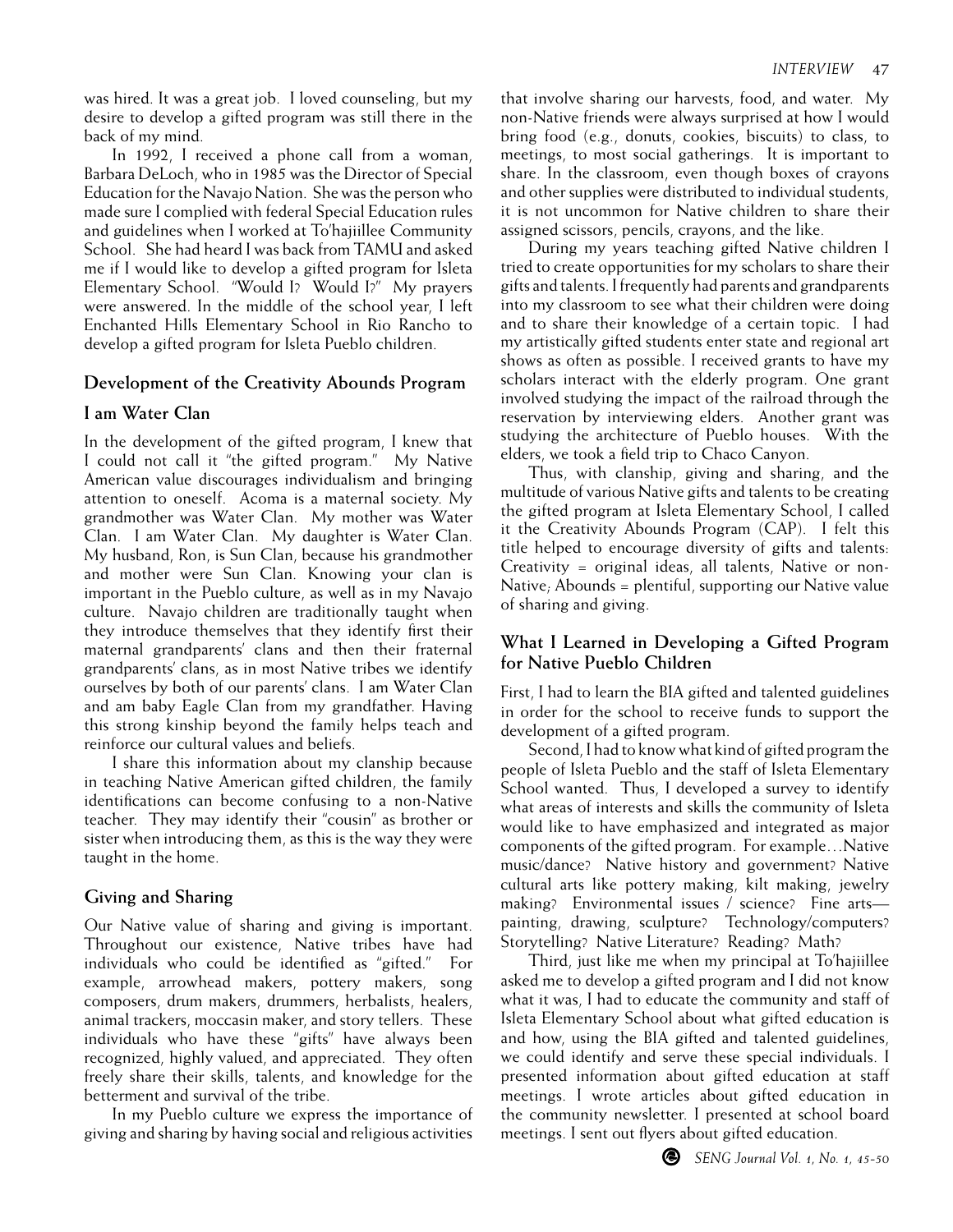#### 48 *C. L. SHUTIVA*

Fourth, according to the BIA gifted and talented guidelines, I had to have a Board of Directors to oversee my program and help to identify the children to be served by the gifted program. Besides my principal, I recruited three teachers to be on this board.

#### **How did it go?**

Much to my surprise, the survey indicated the number one interest was technology. From the results and comments on the survey, it was clear the community wanted their identified gifted children to be able to compete with the non-native world in technology and usage of computers. They felt that it was the families who should teach culturerelated skills and interests.

After technology, the next important emphasis was reading. Based upon these survey results, I used the gifted funds to purchase computers and printers for the gifted classroom. Later, I purchased laptops that my scholars were able to take home. I also bought books with Native American themes for the classrooms and library.

#### **Using Native American Values in the Gifted Classroom**

**Cooperation.** As my gifted students learned a skill in the gifted classroom, it was a requirement that they go back to their classroom and teach one or two other scholars what they learned. As much as possible, I had multi-grade level scholars in my gifted classroom at the same time, so the older scholars could teach the younger children. As the years went on, my teacher colleagues would ask for some of the gifted scholars to help with some math or reading lessons in their classrooms. Also, my advanced readers would go to the younger grades to read stories.

**Gratitude.** After every presentation, my gifted scholars would design and write thank you cards to the presenters. As they were drawing, I would play our Pueblo songs and would explain to my scholars that the songs are prayers asking for rain, for moisture, for the continuance of life.

**Family Oriented.** Many of my scholars came from homes in which they still lived with their grandparents. In our Native communities we take care of our elders. Our school recognized and valued including the grandparents in our school events and activities. I had bumper stickers made that read, "I am a proud grandmother. My grandchild attends IES."

Fortunately, the Elderly Center was next door to the school, so once a week my gifted scholars and I would go have lunch with them. The elders would tell stories of what it was like when they were growing up.

*SENG Journal Vol. 1, No. 1, 45-50* **Humor.** Humor is important in our Pueblo culture. Clowns are an intricate part of some of our religious and social dances. These are sacred roles in our communities. Not just anyone can be a clown. Their role is to remind of us the importance of laughter and lightness in the activities of our daily lives. As often as possible, I tried to bring humor into my lessons. I would read coyote trickster stories. My scholars would write jokes or limericks that could be read during the school's morning announcements.

**Giving/sharing.** In our Pueblo culture and in most Native tribes we have ceremonies that evolve around giving and sharing. During our social (open to the public) ceremonies we invite people to our homes to eat. On Governor's Feast Day, relatives and friends of the newly appointed officials throw food (fruits, vegetables, boxed items) to the people to show honor and respect to the position and to the individual holding the appointed positions.

Giving/Sharing in the gifted program was emphasized and important. I continually stressed to my gifted scholars the importance of sharing their knowledge and talents. The gifted scholars designed and put on plays. We not only performed the plays for the parents and grandparents, but we also put on performances at other local schools and at the National Indian Education Conference in Albuquerque.

The artistically gifted scholars did paintings that were hung at the Elderly Center and a grocery store in Albuquerque. Some scholars also painted a mural at the Elderly Center; others did clay tiles that became part of a mural at the Recreation Center and another mural along a boulevard in Albuquerque.

**Leadership.** After I had surveyed the community and using the BIA gifted guidelines, I started to identify gifted and talented students at Isleta Elementary School. One of the criteria areas of the BIA gifted guidelines is "Leadership." I developed a leadership checklist by which staff and students were able to identify students in each classroom who they felt possessed leadership skills (e.g., excellent problem solver, good speaking skills, good communicator or listener, a good mediator, involved in community activities). The leadership checklist results and interviews with students were then presented and reviewed by the CAP Board of Directors. The selections were made.

Recognizing our Native American value of cooperation, and to further develop the gifted scholars' leadership skills, I bought a karaoke machine and together we would sing songs. This helped to develop their speaking skills, self-confidence, and reading ability. It was always a great delight when a once-quiet scholar would ask to sing a song by him or herself.

I provided opportunities as often as possible for my upper grade gifted scholars to assist the kindergarten or first grade teachers. They were instructed in assisting teachers in fire drills and other emergency drills.

I took my gifted scholars on field trips to the Governor's office to meet the tribal leaders. The Governors always took time to meet with the scholars and share with them what qualities it takes to be a Pueblo leader.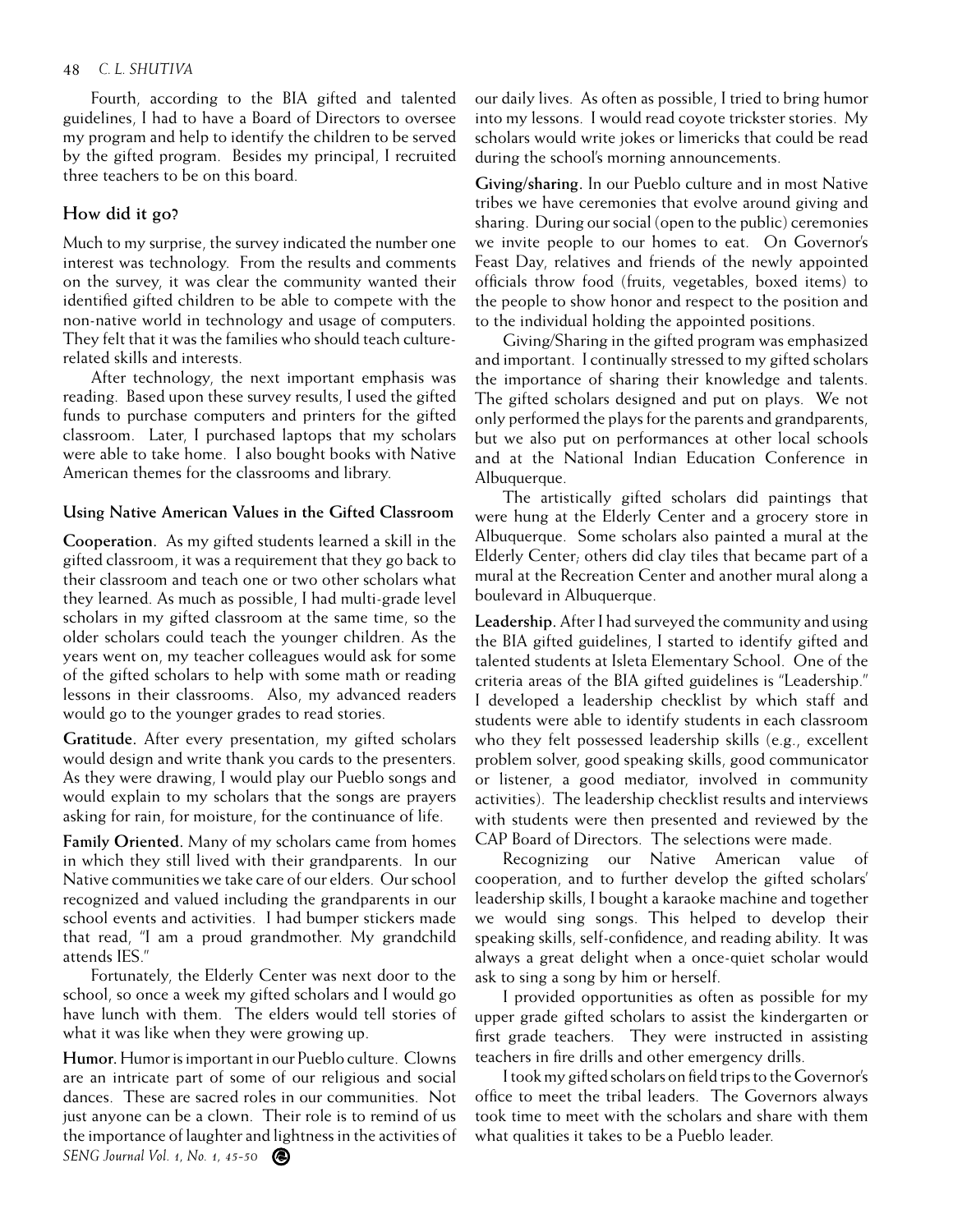#### **Going to the Mat—And Winning**

One of the hazards of being a teacher is you are at the mercy of whomever is your principal or administrator. In the 17 years I worked at Isleta Elementary I worked with 19 different principals or acting principals. A few were outstanding administrators and with others I had to fight for my gifted program funds and/or my program activities or events.

I had one principal who wanted to use a large portion of the g/t funds to purchase physical education equipment and a small bus. As the coordinator/teacher of the gifted program, it was also my responsibility to maintain a record of the gifted program finances. I went to my CAP (Creativity Abounds Program) Board of Directors (minus my principal) and they gave me permission to go to the school board to inform them of what he was trying to do. He wrote me up for "going over his head" and my colleagues on the CAP Board of Directors got reprimanded. I stopped him from misappropriating the funds, however, and after that I refused to meet with him without my union representative.

#### **Going to the Mat—No Mat**

One Acting Principal, during the summer, changed all the teaching positions. We returned to school to find we had new teaching positions. For example, the 6th grade teacher was moved to kindergarten, the kindergarten teacher to 2nd grade, and so forth. She moved me to 2nd grade! I was required to dismantle the CAP. She had the maintenance staff distribute the CAP computers to the other classrooms. All materials/workbooks/art supplies were also redistributed. I had no say. We all took it to the school board and it took the whole year and her being removed and replaced to get the CAP program back. Sadly, though, I was never able to relocate some of the CAP computers and equipment.

Several years later, they hired a new principal who did not believe in gifted education. I don't know if the school board knew that when they hired him. So, I ended my teaching experience at Isleta Elementary in the 5th grade classroom. Little did the school board or my scholars know that I was still implementing my gifted teaching strategies as I challenged my students to do and be their best. Every day, after the Pledge of Allegiance, we recited my class motto and pledge, which promotes community excellence:

Good, Better, Best, Never Let It Rest,

Till the Good is Better and the Better is Best (community excellence);

I pledge to do my best at all times, and to act in a way that I will be proud of myself and others will be proud of me too.

#### **What an Honor**

If you are fortunate to work for a Bureau of Indian Education (BIE) school you will be working exclusively with Native American, Alaskan Native, or Hawaiian Native children. What an honor! What a privilege!

What you will soon learn is family, for a Native American child, includes not only their immediate biological family, but includes uncles being referred to as grandpas, aunts as grandmas, cousins as brothers and sisters. It can also include calling clanship relatives as moms, dads, grandpas, grandmas, sisters, and brothers.

You will learn traditional ceremonies of passages of life, ceremonies for healing/curing and well-being will often take priority in your Native scholar's education and may be causes for absenteeism from the classroom. It is not that the family does not value "White man's" education, it is for the continuance of culture.

You will learn all tribes are different and have different ceremonies and in some cases, languages, and that it is important to know the differences. A Navajo is very different from a Sioux or a Pauite or a Pueblo.

You will learn that some Native children have never grown up on a reservation and there are others who have never left the reservation. But regardless of their chosen residence, most Native American gifted children will be proud of their tribal identity.

You will learn that some Native American gifted children will not want to be identified as gifted, as this will bring attention to them and separate them from the others, which could cause disharmony or discord as it comes in conflict with their Native cultural value of group or community cohesiveness.

### **What I Wish I Had Known When I First Started Teaching Gifted Native American Children**

I wish I had known …

…that there were principals and administrators who did not believe in gifted education. I thought principals were taught to meet the needs of all their students.

…that there was such a thing as "being overqualified."

…that preparation for standardized testing that emphasizes reading and math takes top priority over science, social studies, and art. I often felt like I had to "sneak" these subjects into my lessons.

…that many more Native children than I realized move from household to household during the week. I found this to be especially true on the Navajo reservation. This movement often resulted in lost books and homework assignments. You have to be patient and accommodating.

...that once my g/t scholars transferred to a New Mexico public school, they would not be considered "gifted" any longer because the BIA gifted guidelines did not require an IQ test to qualify for gifted unless the student was being referred for intellectually gifted.